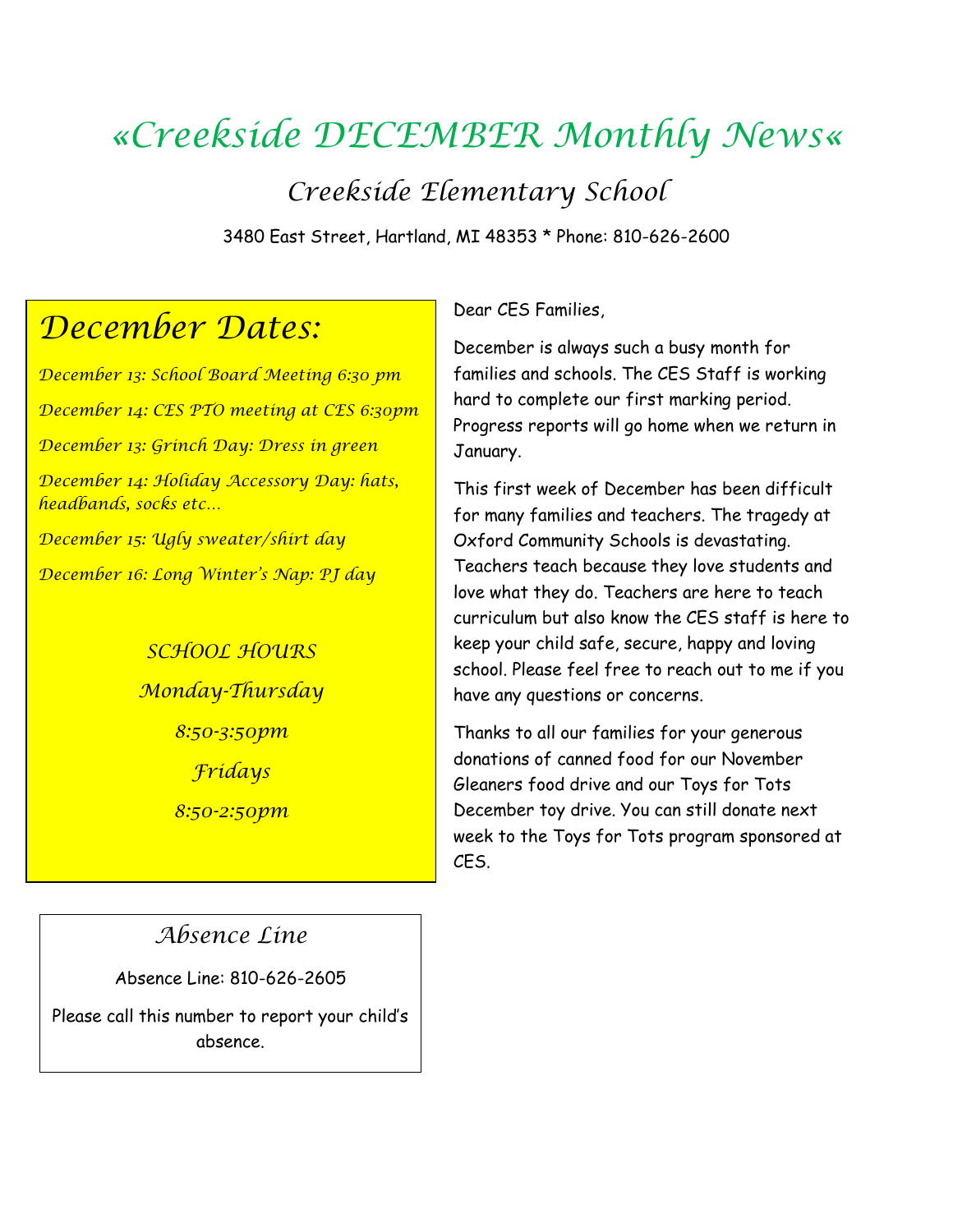# *Happy Holidays*

*From all the Creekside Staff*

# *Arrival and Dismissal Changes*

### *Arrival*

Students will either arrive in person or by bus. We will operate a kiss and go lane, which means students move as quickly as they can, and parents stay in cars. There will be adults outside to help guide cars and students. Students will not be allowed to enter the building until 8:40 am. Please do not let your child out of the car before there is adult supervision outside. Upon entering the building students will go to cafeteria. Students will be separated by class. Once the bell rings students will be escorted down hallway by grades to avoid any congestion.

### *Dismissal*

## *Pick Up Students*

In order to facilitate our new pick up procedure's students will not be allowed for early pick up after 3pm. We do not have adequate staff to support students being picked up between 3 and 3:45. We thank you in advance for your understanding and if you have any extenuating circumstances please feel free to call the main office.

**We are moving back to a traditional pick-up system**. Parents will park and walk up to the main entrance doors. They will sign their student out with staff. Staff will call students outside while parents wait outside. When you or a family member come up to the door, please have your ID available and make sure that anyone that is picking up your student is listed as an emergency contact in MiStar.

**Please make sure you are contacting the main office for many transportation changes. When parents only tell or email teachers/students it causes confusion for your child and staff. Safety is our upmost concern and want your child to get where they need to be safely.** 

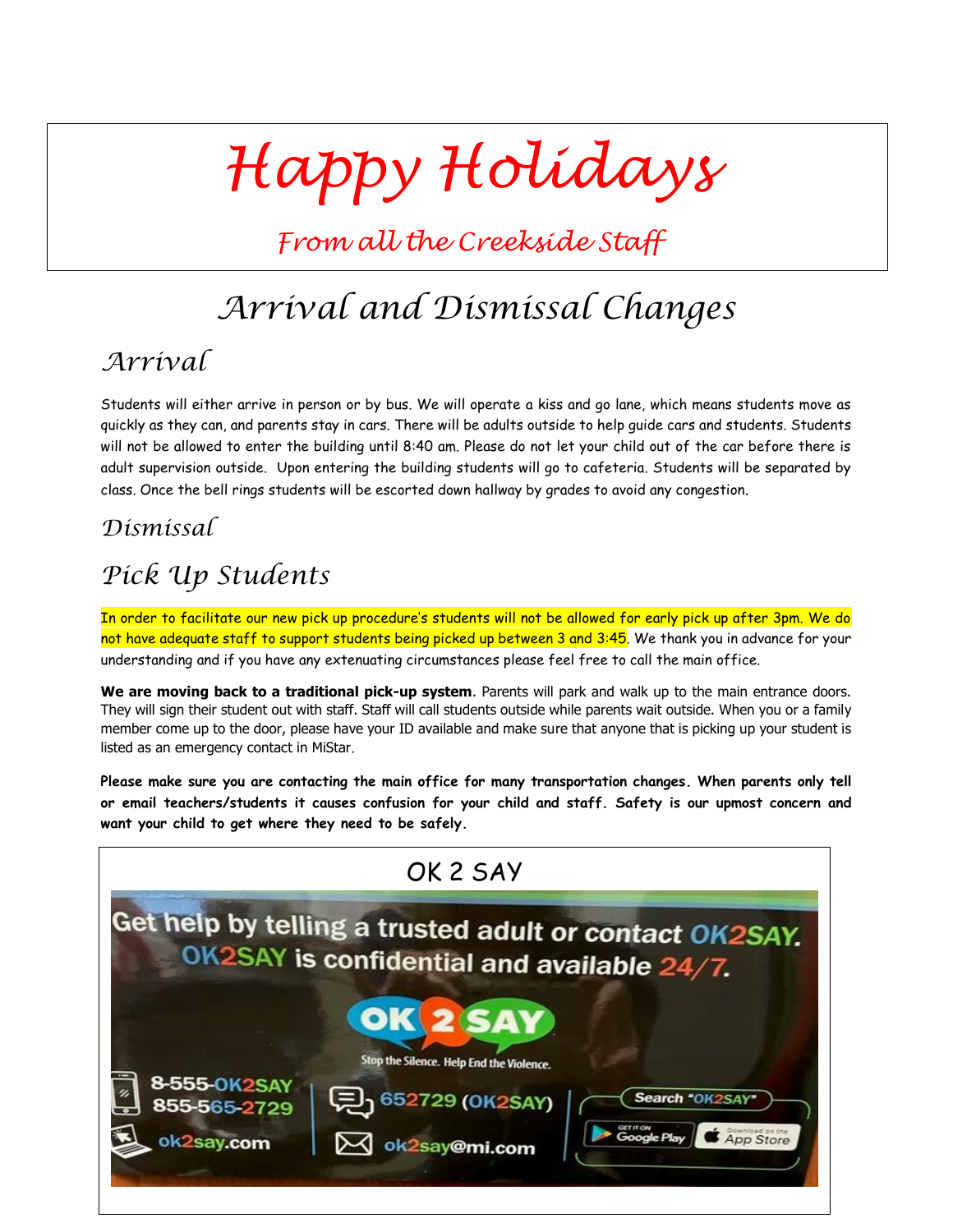# *Birthday Celebrations*

Due to the high number of life-threatening allergies at our school it is necessary to eliminate food items from our birthday celebrations. Celebrating with non-food items will ensure that our school is safe for all students. Classrooms and the office will continue to ensure that birthdays are special days for students. We will continue to celebrate holidays as we have in the past. Your child's teachers will share details specific to their classroom. Thanks for your understanding as we work to make Creekside safe for all students.

# *It's Getting Cold Outside* Please make sure that you send your student to school with warm clothes. Students will go out to recess each day multiple times. We want to make sure that they are protected from the elements.BRRR...<br>IT'S COLD!

### *GET Creative*

### *It's time for the Yearbook Cover Contest*

#### **For Fourth Grade Students Only:**

- Must fit on an 8  $\frac{1}{2}$  x 11 sheet of paper with a  $\frac{1}{4}$  inch border all the way around the page
- NO Names on front of artwork, names on the back (light pencil)
- Use markers, colored pencils or crayons please
- ALL artwork must be done entirely by the student, BE CREATIVE
- Entries will be judged by Ms. Way and Ms. Knecht and the 4<sup>th</sup> grade teachers to determine the five finalists
- All teachers will then vote for a winner from the five finalists.

All artwork must be submitted to CES office or teacher by December  $16<sup>th</sup>$ .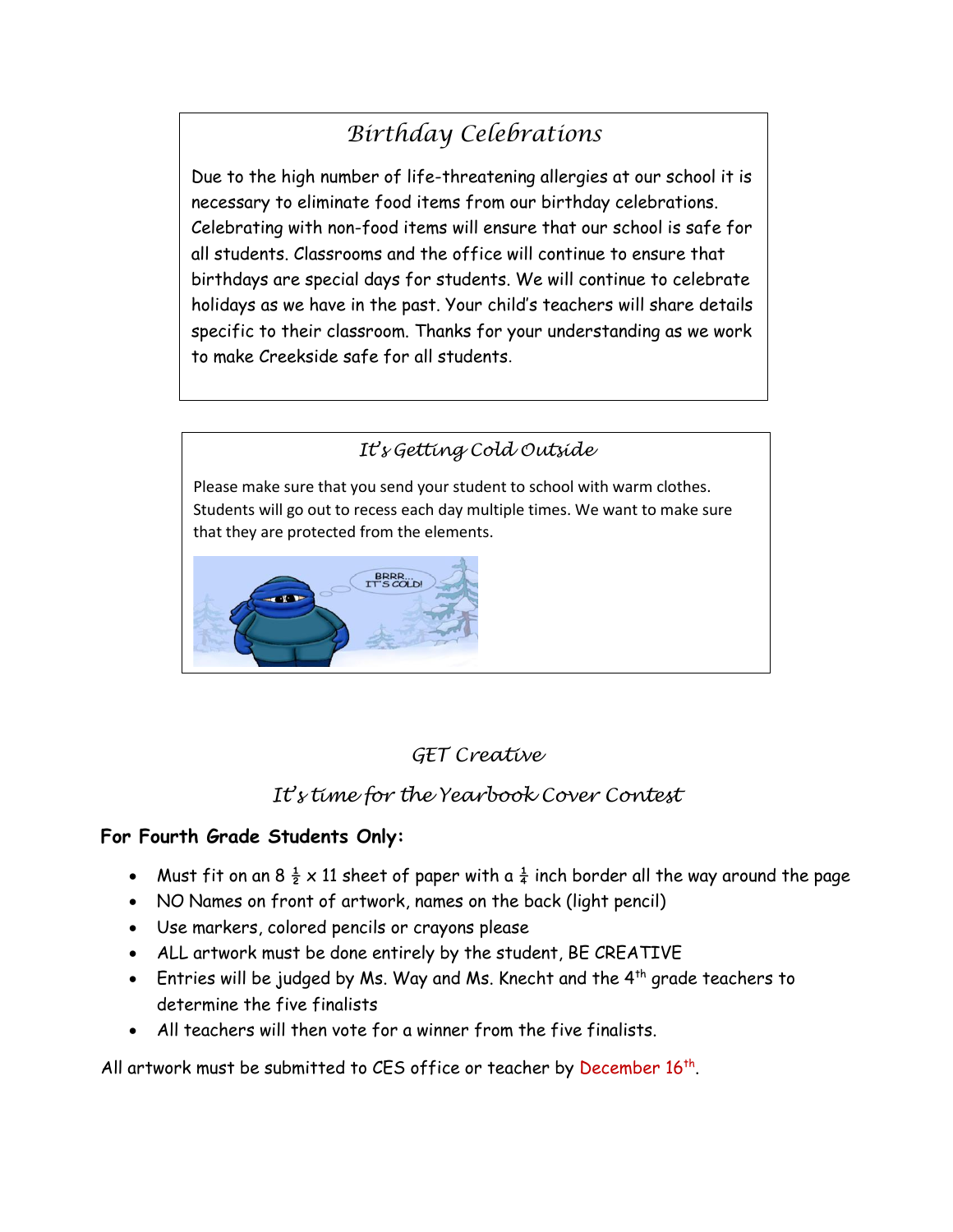### What is the plan when we have a case of Covid-19 at school?

While I am optimistic that our quarantine issues will not continue, I am also a realist. I am sure we will eventually cross a bridge where a school or bus quarantine will occur again at Creekside Elementary. When this occurs, we will need your assistance to ensure that safety precautions are adhered to and protocols are followed. Additionally, as you heard from Mr. Hughes, new Livingston County Health Department Guidelines were released to help keep our kiddos at school. It is imperative that you watch the following video to understand your choices regarding quarantining your student. [Parent Presentation -](https://www.youtube.com/watch?v=XHlB4_uGVM4) LCHD

#### **Here are the high points of the new process:**

 Your children will be able to stay in school if they are exposed to a student that is positive for Covid-19, if…

 $\checkmark$  They wear a mask for the entirety of the quarantine period including stopping in the office to demonstrate that they have an appropriately fitting mask on the first day of return

 $\checkmark$  They take a Covid-19 test daily and report their negative results to the LCHD

 $\checkmark$  They complete a symptom assessment daily prior to attending school

 $\checkmark$  They agree to sit 6ft or more away from non-exposed students during snack and lunch

 If your student at any point fails to comply with one of these guidelines, the LCHD will switch them to a standard quarantine and they will have to stay home

When your student is exposed, our office will contact you and have you pick up your child. Your student will not be able to come back to school until you have been contacted by Livingston County Health Department, your student has completed their first Covid test, and you have uploaded their negative test results on the LCHD app.

The "alternative to quarantine" process is meant to keep students learning and in the academic environment. We appreciate your support and willingness to help us navigate these difficult times.